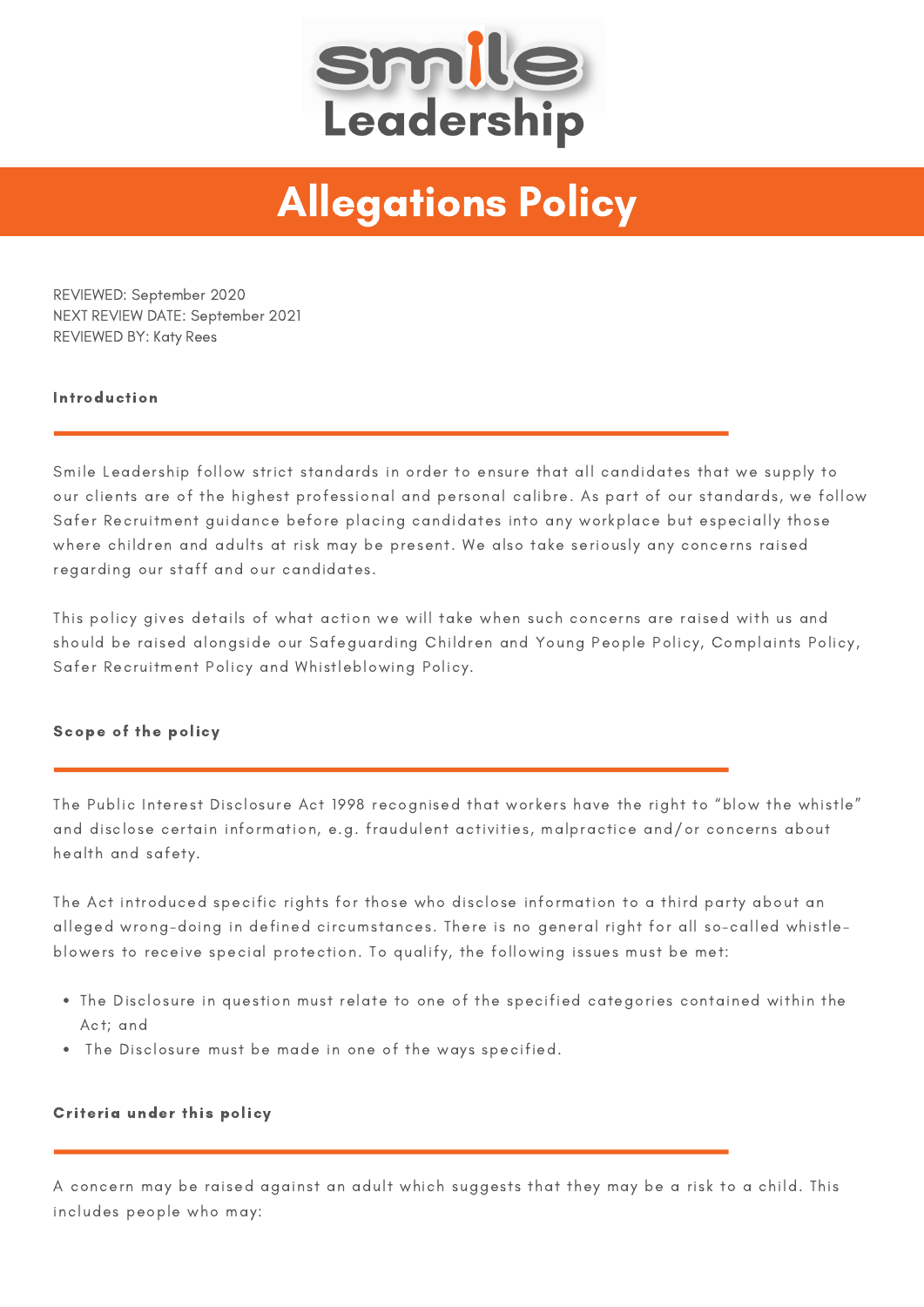- behaved in a way that has harmed a child, or may have harmed a child;
- possibly committed a criminal offence against or related to a child;
- behaved towards a child or children in a way that indicates he or she may pose a risk of harm to children; or
- behaved or may have behaved in a way that indicates they may not be suitable to work with
- children.

Where concerns are raised about someone who works with children, it will be necessary for Smile Leadership to assess any potential risk to other children who may have contact with the person against whom the allegation has been made. This includes the person's own children and family members.

# Who should take the lead in investigating allegations regarding a candidate on placement in an education setting?

When deciding who should take the lead when a candidate is placed in a school Smile Leadership will have regard to Section 214, 215, 216 and 217 from Keeping Children Safe in Education 2020 (KCSIE 2020):

In some circumstances, schools and colleges will have to consider an allegation against an individual not directly employed by them, where its disciplinary procedures do not fully apply, for example, temporary workers provided by an employment agency or business (referred to in this section as 'the agency').

Whilst schools and colleges are not the employer of temporary workers, they should ensure allegations are dealt with properly. In no circumstances should a school or college decide to cease to use a temporary worker due to safeguarding concerns, without finding out the facts and liaising with the Local Authority Designated Officer (LADO) to determine a suitable outcome. Governing bodies and proprietors should discuss with the agency whether it is appropriate to suspend the temporary worker, or redeploy them to another part of the school, whilst they carry out their investigation.

Agencies should be fully involved and co-operate in any enquiries from the LADO, police and/or children's social services. The school or college will usually take the lead because agencies do not have direct access to children or other school staff, so they will not be able to collect the facts when an allegation is made, nor do they have all the relevant information required by the LADO as part of the referral process. Temporary workers whilst not employed by the school or college, are under the supervision, direction and control of the governing body or proprietor when working in the school or college. They should be advised to contact their trade union representative if they have one, or a colleague for support. The allegations management meeting which is often arranged by the LADO should address issues such as information sharing, to ensure that any previous concerns or allegations known to the agency are taken into account by the school during the investigation.

217. When using an agency, schools and colleges should inform the agency of its process for managing allegations. This should include inviting the agency's human resource manager or equivalent to meetings and keeping them up to date with information about its policies.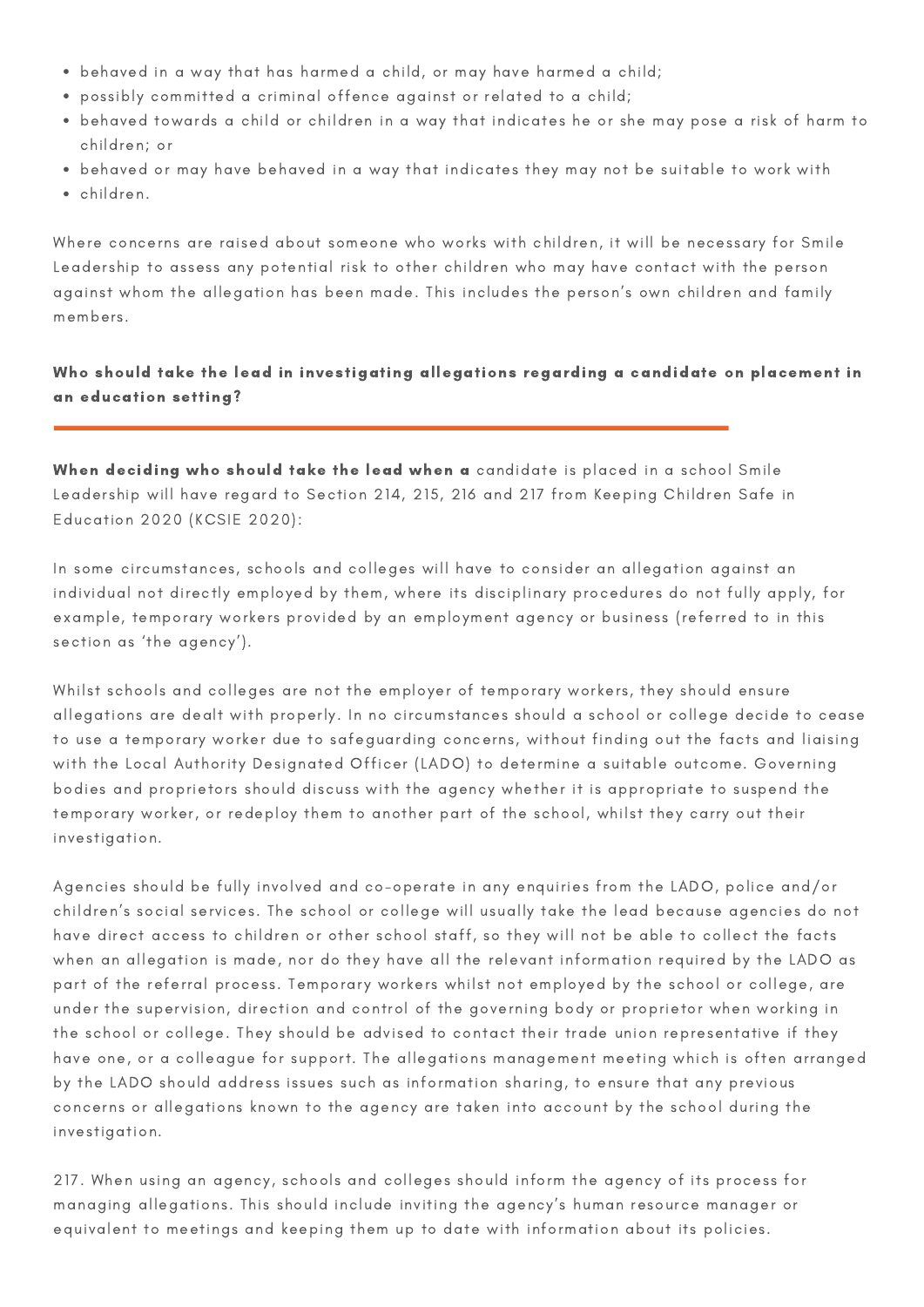If an allegation is raised and an educational establishment takes the lead in investigating the allegation, Smile Leadership will use its best endeavours to assist with that investigation, including attending meetings and sharing relevant information. We do however reserve the right to conduct our own investigation where we are not satisfied with the outcome of the investigation; where we either believe that a candidate has been unfairly treated; that the guidance in KCSIE 2020 has not been followed; or where we continue to have concerns about the suitability of the candidate to work with children/adults at risk.

Regardless of who takes the lead in the investigation, Smile Leadership recognises the importance of also providing the relevant support to the candidate concerned, and of reviewing any systems or processes here at Smile Leadership which may require improvement.

The remainder of this policy concerns the process to be followed if Smile Leadership is to take the lead in an investigation, for example, if a concern is received from someplace other than an educational establishment, is a historical allegation, or where the candidate does not fall into the above provision in KCSIE 2020.

## The procedure to be followed when an allegation is made

There may be up tothree strands in considering a concern or an allegation:

A police investigation of a criminal offence;

·

- Enquiries and assessment by Children's Social
- Care to ascertain whether a child or young person is in need of protection or is in need of services; and
- Consideration by an employer of disciplinar action in respect of the individual.

## Smile Leadership responsibilities and multi-agency partnerships

Smile Leadership policies and processes ensure that all candidates and other staff understand that it is their responsibility to protect children from abuse or neglect. Smile Leadership code of conduct gives guidance on what behaviour is expected from candidates when on placement in order to fulfil that responsibility.

All agencies have a joint responsibility to ensure that they work together to protect children from harm. If Smile Leadership gives a local authority information that suggests an adult may be a risk to children, the local authority should give careful consideration as to what information should be shared with Smile Leadership to enable a comprehensive risk assessment to be conducted.

Allegations against people who work with children must not be dealt with in isolation. Any corresponding action necessary to address the welfare of other children or adults with care and support needs should be taken without delay and in a coordinated manner, to prevent the need for further safeguarding in future.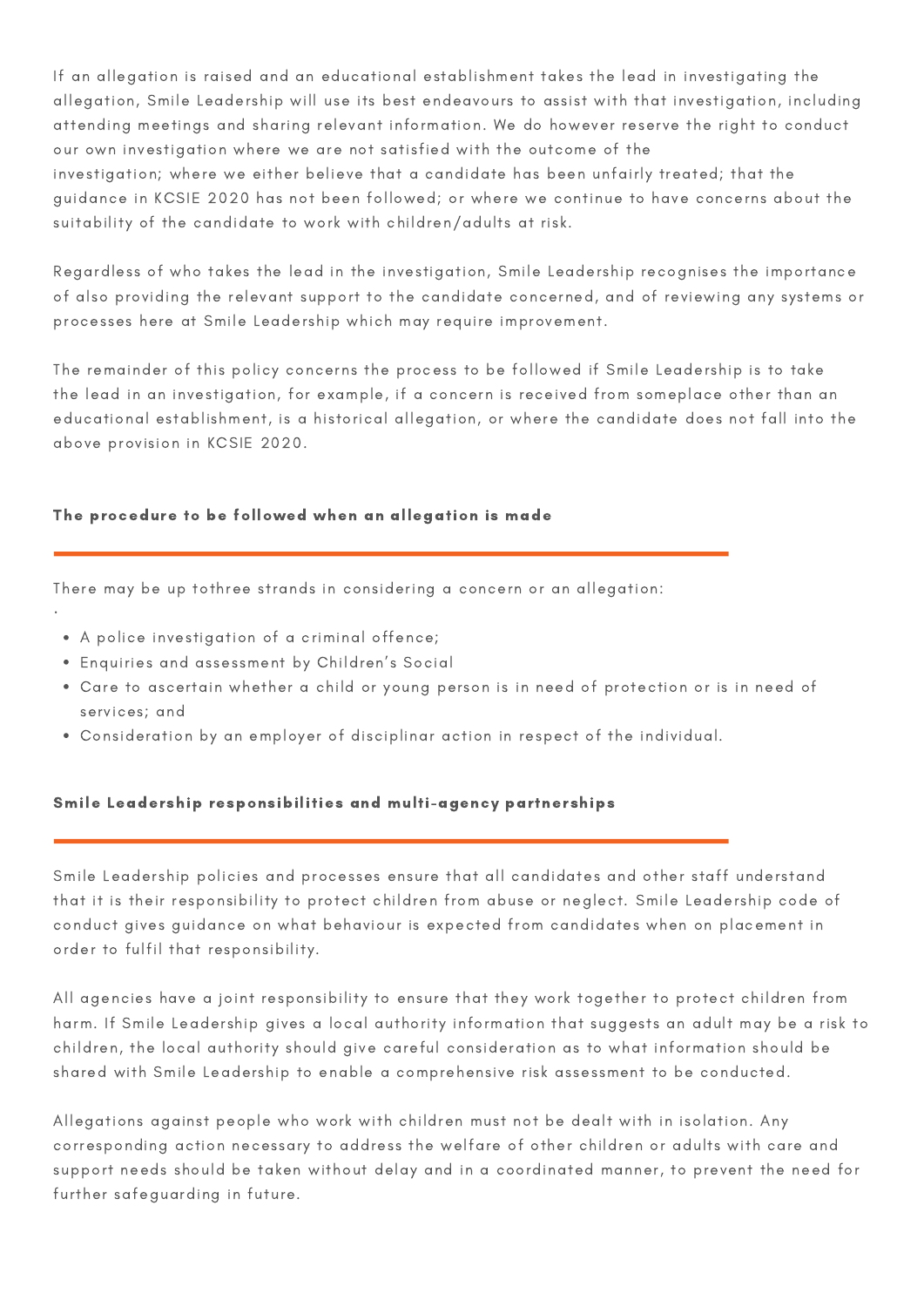Any allegation which arises in relation to historical abuse by a candidate or other member of staff, should be responded to in the same way as a current concern. In such cases, it is imperative to ascertain whether the person concerned is still working with adults and/or children and if so, to inform their current employer/organisation.

The standard of proof for prosecution is 'beyond reasonable doubt'. The standard of proof for internal disciplinary procedures and for discretionary barring consideration by the Disclosure and Barring Service (DBS) is usually the civil standard of 'on the balance of probabilities'. This means that when criminal procedures are concluded without action being taken this does not automatically mean that regulatory or disciplinary procedures should cease, or not be considered. In any event, there is always a legal duty to make a safeguarding referral to DBS if a person is dismissed or removed from their role due to harm to a child or an adult with care and support needs.

If someone is removed from their role providing regulated activity following a safeguarding incident, Smile Leadership has a legal duty to refer them to the DBS. This also applies where a person leaves their role to avoid a disciplinary hearing following a safeguarding incident and Smile Leadership believes they would have dismissed the person based on the information they had.

The Local Safeguarding Partner arrangements should specify the timescales, actions and procedures for responding to any allegations or concerns raised.

# Actions required following an allegation against the candidate or other member of staff

Any allegation against people who work with children should be reported immediately to the Managing Director Katy Rees of Smile Leadership.

When an allegation has been made against a candidate or other member of staff, the Managing Director should not investigate the matter by interviewing the accused person, the child or potential witnesses, but should only gather sufficient information to establish whether there is enough credible information to proceed further (this is known as a 'fact find'). If they are unclear about this, they should consult with the Local Authority Designated Officer (LADO) in the area in which the Organisation is located. They should also:

- Obtain written details of the allegation, signed and dated by the person receiving the complaint, or allegation and any other relevant person at the point the allegation has been made
- Countersign and date the written details
- Record discussions about the child/candidate/member of staff, any decisions made, and the reasons for those decisions;
- Decide whether any immediate action needs to be taken to safeguard any child or whether an urgent referral needs to be made to either Children's Social Care and/or the Police;
- The accused adult must not be informed of the allegations before consideration has been given to the implications this may have on any subsequent investigation.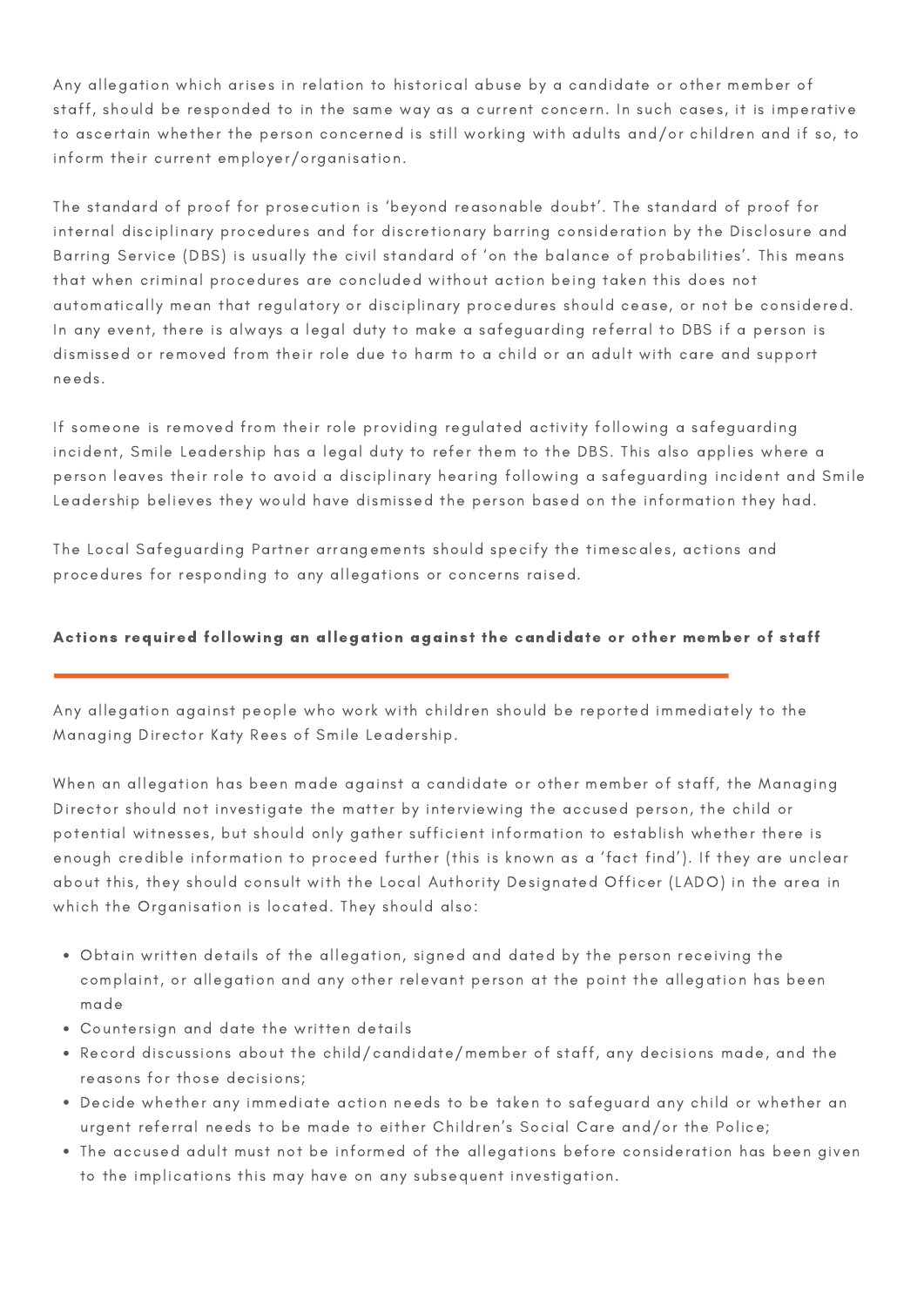- Consult the local procedures in the area in which the organisation is based and seek advice from the LADO. The LADO is responsible for dealing with allegations against people who work with children. Smile Leadership should make a clear distinction between an allegation, a concern about the quality of care or a complaint when speaking to the LADO. Contact with the LADO should be made within one working day of the allegation being brought to the attention of the Smile Leadership.
- At an agreed appropriate time, the Managing Director should also make the person concerned aware of their rights under employment legislation and any internal processes.

Whilst any allegation is being investigated and until the outcome is decided, candidates or other staff against whom there is an allegation, should always be treated fairly and respectively, helped to understand the concerns expressed and processes involved, and supported through the process.

It is the responsibility of the local authority to ensure that there are appropriate arrangements in place to effectively liaise with the police and other agencies, to monitor the progress of cases and ensure that they are dealt with as quickly as possible, consistent with a thorough and fair process.

## Persons to be notified

Any concerns should be shared with the Managing Director of Smile Leadership. A plan of action should be agreed including of who needs to be notified and by whom and consider whether any action needs to be taken to preserve evidence or prevent further harm.

The Managing Director must inform the LADO, for the area in which Smile Leadership is based, of the allegation.

Where it is suspected that a criminal offence may have been committed, the Managing Director should also inform the police.

If the person against whom the allegation has been made has contact with other children (for example, children in their own family), a referral should also be made to Children's Social Care.

## Enquiries

The Managing Director should refer to the Safeguarding Children Partnership procedures (for the area where Smile Leadership is based which should specify:

- action to be taken pending the outcome of the police investigations;
- action to be taken following a decision to prosecute an individual;
- action to be taken following a decision not to prosecute;
- action to be taken pending a trial;
- responses to both acquittal and conviction.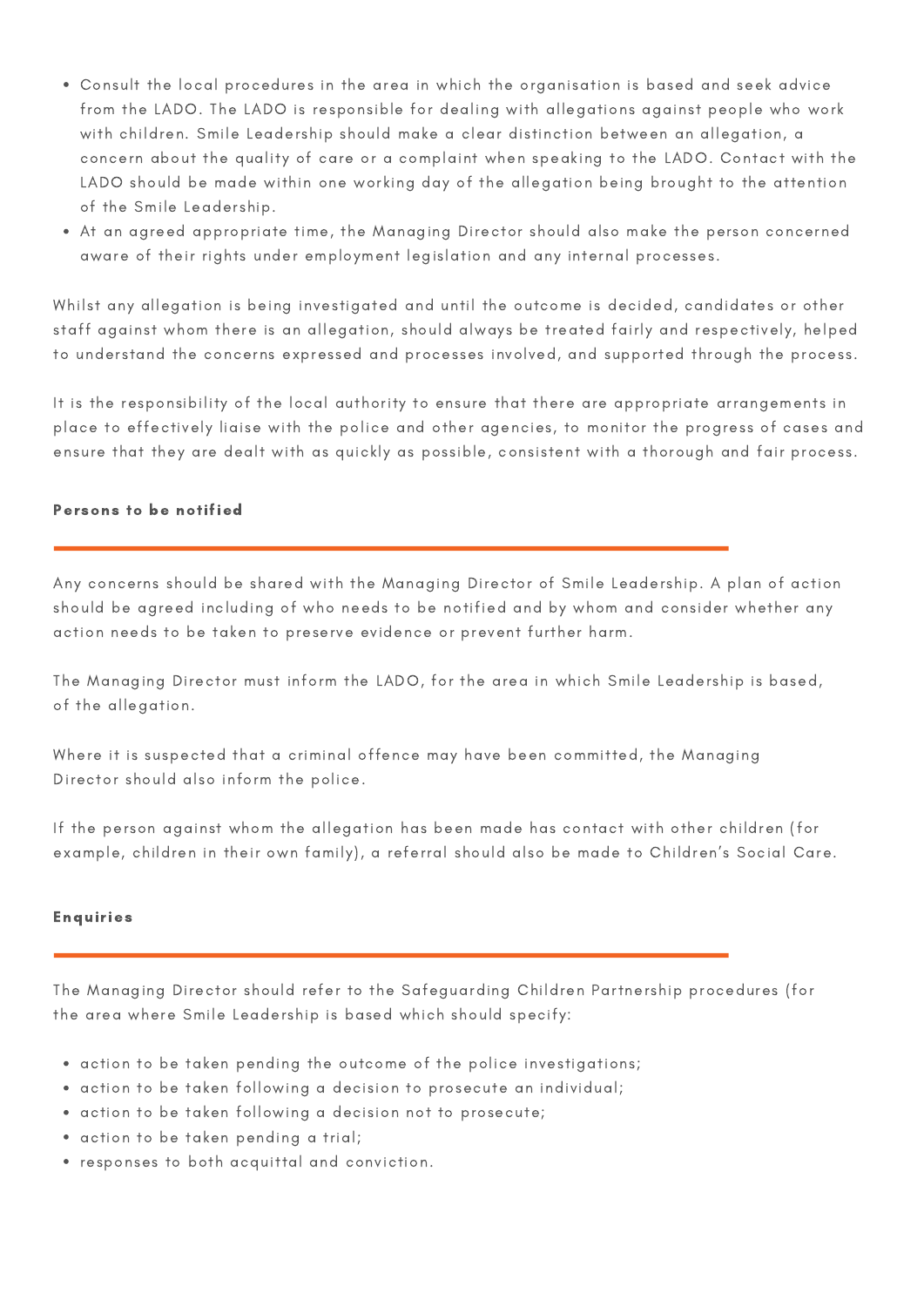Where the LADO, in conjunction with the police as appropriate, decides that the information gathered requires further discussion, the factors below should be considered.

These may be considered as part of a strategy discussion / meeting, depending on the circumstances of the case and what decisions are made if any section 47 (child protection) enquiry is instigated.

- The LADO Strategy Discussion should:
- Consider the three possible strands set out earlier in this policy;
- Review any previous concerns or allegations about conduct of the accused person;
- Decide whether there should be a Section 47 Enquiry and/or Police investigation and consider the implications;
- Consider whether any parallel disciplinary process should take place;
- Consider whether a complex abuse investigation is applicable;
- Scope and plan enquiries;
- Allocate tasks;
- Set timescales;
- Decide what information can be shared, with whom and when;
- Ensure that arrangements are made to protect the child/ren involved and any other child/ren affected, including taking emergency action where needed;
- Consider what support should be provided to all children who may have been affected directly and indirectly;
- Consider what support should be provided to the person against whom the complaint or allegation has been made and others who might have been affected;
- Ensure that investigations are sufficiently independent;
- Make arrangements to inform the child's parents, and consider how to provide them with support and information during enquiries;
- Identify a lead contact manager within each agency;
- Agree protocols for reviewing investigations and monitoring progress by the LADO, noting the target timescales;
- Agree dates for future LADO Strategy Meetings;
- Consider obtaining consent from the individuals concerned by the Police and the Children's Services Trust to share the statements and evidence they obtain with [Company name] and/or regulatory body for disciplinary purposes

## Possible risks to others

The possible risk of harm to other adults or children should be assessed and managed including those adults or children who may be at risk in the accused's home, work or community life.

Where necessary, action should be taken, using the Safeguarding Children Partnership and Safeguarding Adults Board procedures as appropriate to protect children and adults from abuse or neglect.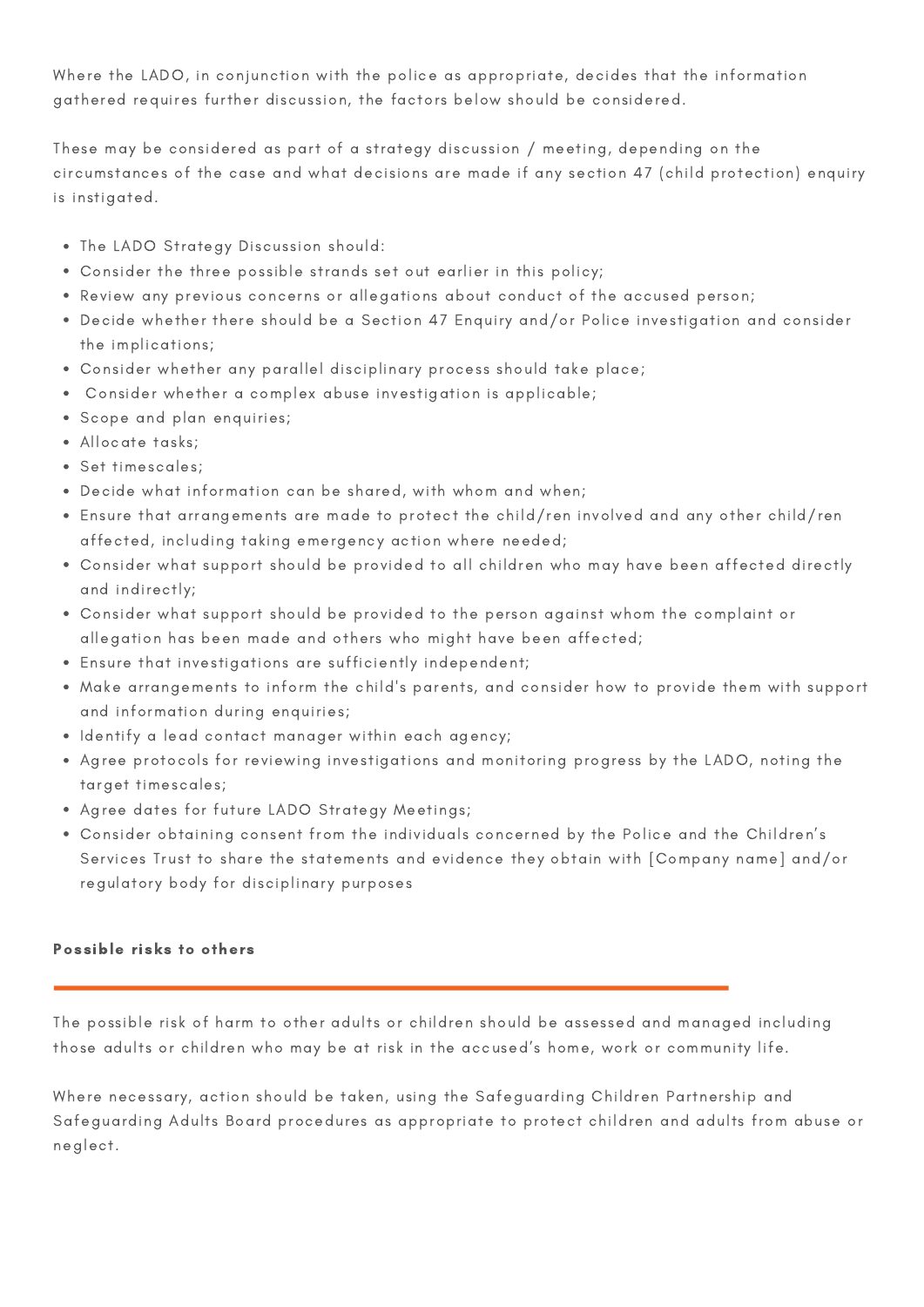#### Sharing infortmation

Unless it puts the child in danger, risks harm to others, or raises the possibility of evidence being destroyed, the individual concerned should be informed that the information regarding the allegation against them will be shared, and with whom. Each case must be assessed individually as there may be rare cases where informing the person about details of the allegations may increase the risks to the child. Decisions on sharing information must be justifiable and proportionate, based on the potential or actual harm to children at risk and the rationale for decision making should always be recorded. This decision should always be made in consultation with the LADO.

The person with the allegation against them should be offered a right to reply, and wherever possible given the opportunity to consent to the information being shared.

The Managing Director should be advised as to what information (whether fully or partial) can be shared, and when, with the child and their parents (where applicable). The LADO and the police should discuss with the Managing Director and decide what information they can share with the candidate or member of staff to whom the allegation relates, including being kept updated about any investigation which is undertaken, any disciplinary or related actions. Ofsted should be informed of any allegation or concern made against a person who works with children. They may also be invited to take part in a related strategy meeting/discussion.

When an allegation is made against a candidate or member of staff, it can be a challenging and emotive situation for all those involved, but also for colleagues and family of the accused person. Every effort should be made to maintain confidentiality in relation to the child, their parents and the candidate or member of staff. All candidates and members of staff should be reminded that the allegation must not be discussed outside of formal meetings with approved personnel, and no comment regarding it should be made on social media. It should be made clear that breach of this would result in disciplinary action being taken against the person concerned.

#### Media strategy

Until a person is charged, the police should not normally provide the media with any identifying information, for example, a public appeal to trace a suspect. In such cases, reasons for the public should be recorded with prior consultation of involved partner agencies.

Any media interest whilst an allegation is being investigated or considered should be handled very carefully, and a media strategy agreed by a multi-agency strategy meeting, including Smile Leadership where appropriate.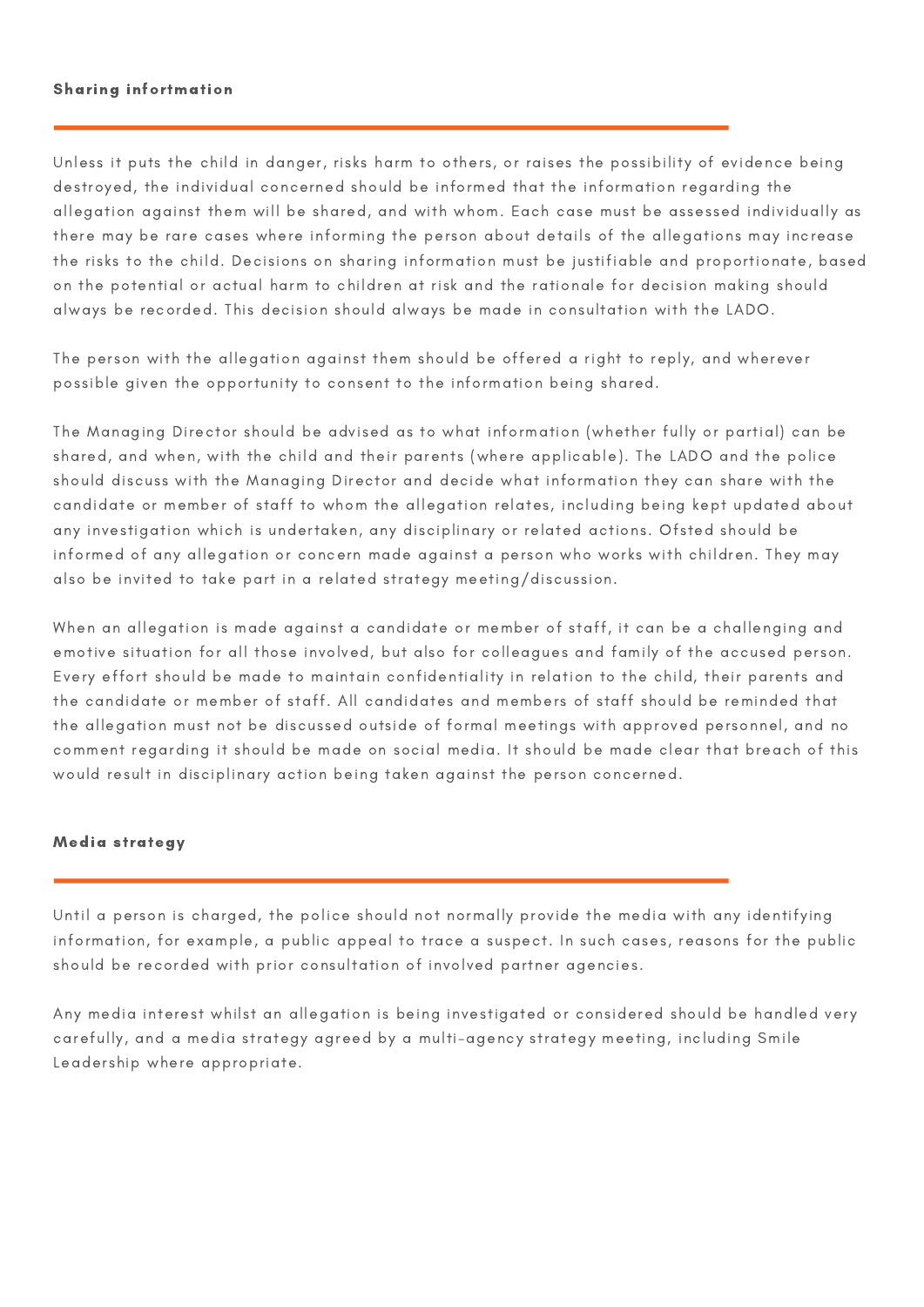## Support for the child and their parents

The person who is the main point of liaison with the child and their parents should keep them up to date, as far as possible, with the progress of the investigation whilst not breaching confidentiality in relation to the accused person.

Other professionals providing care and support to the child and their parents should remain impartial throughout the process. Whilst they should provide support specific to their role, they should refrain from offering opinion on the case and in particular, not be seen to favour either side. This duty applies to all those involved, including the placement agency.

#### Support for the person accused

As soon as possible after an allegation has been received, the candidate or member of staff should be advised to contact their union or professional association if they have one. The Managing Director should explore how they can be supportedif an investigation takes place. This may be via a named person in the organisation or via external agencies.

Following the outcome of the investigation, if the candidate or member of staff returns to work after a period of suspension, the Managing Director should consider what help and support might be appropriate. This may include a phased return to work or deciding on what information to give to other professionals.

#### Suspension

Suspension should not be automatic when an allegation is received. It should be considered when:

- there is concern that a child is suffering or likely to suffer abuse or neglect;
- the allegation has resulted in an investigation by the police; or
- the allegation is so serious there may be grounds for dismissal.

Although those involved in the investigation can discuss views on suspension, only the Managing Director has the power to suspend an employee or candidate. The service cannot be required to suspend an employee by the local authority or the police. Suspension may be considered when there is no other way to prevent the person concerned having contact with children while the investigation is ongoing.

#### **Outcomes**

The following definitions should be used when determining the outcome of allegation investigations: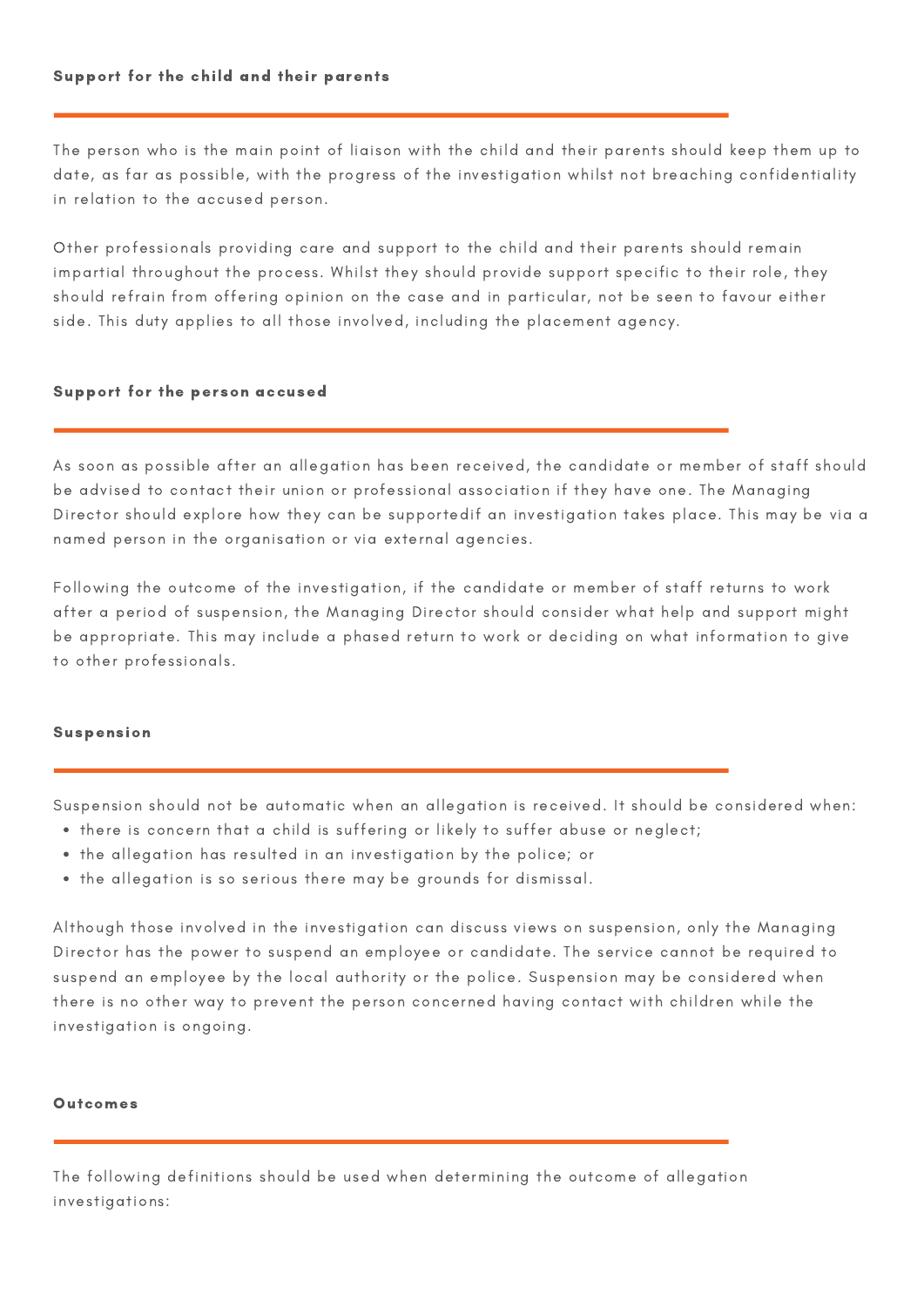Substantiated: there is sufficient identifiable evidence to prove the allegation.

False: there is sufficient evidence to disprove the allegation.

Malicious: there is clear evidence to prove there has been a deliberate act to deceive and the allegation is entirely false.

Unsubstantiated: this is not the same as a false allegation, it means that there is insufficient evidence to prove or disprove the allegation. The term therefore does not imply guilt or innocence. Unfounded: to reflect cases where there is no evidence or proper basis to support the allegation made.

If it is established that an allegation has been deliberately invented, the police should be asked to consider if any action may be appropriate. Smile Education should also consider whether there is any appropriate action they can take, including giving advice to other members of staff, risk assessments or changes to working practices.

# Disciplinary process

The Managing Director should decide, in conjunction with the LADO, whether disciplinary action is required. The disciplinary procedures of the organisation should be followed in such circumstances. In the case of candidates, they should decide whether it is appropriate to use/employ them in the future, and whether a referral to the DBS is warranted.

Wherever possible and necessary during the disciplinary process, consent should be obtained from the relevant people to share information with required organisations/bodies.

Where there are prosecutions, the police should inform the Managing Director and the LADO of the outcome immediately, to enable them to act as required in relation to the person's future employment and any required DBS referral.

## Terminating employment

- Wherever possible a conclusion to the investigation should be achieved, even if:
- the employee does not cooperate with the ivestigation; disciplinary sanctions are not possible because the employee terminates their employment before the process has been completed.

In cases where an employer has a duty to refer an employee to Disclosure and Barring Service as the criteria for referral are met, agreements that enable the employee to resign with no disciplinary action and provision of future references should not be made.

Where the Managing Director dismisses an individual from work with children (or would have, had the person not left first) because they pose a risk of harm to children, it must make a referral to the DBS. It is an offence to fail to make a referral without good reason. Where in doubt, advice should be sought from the DBS.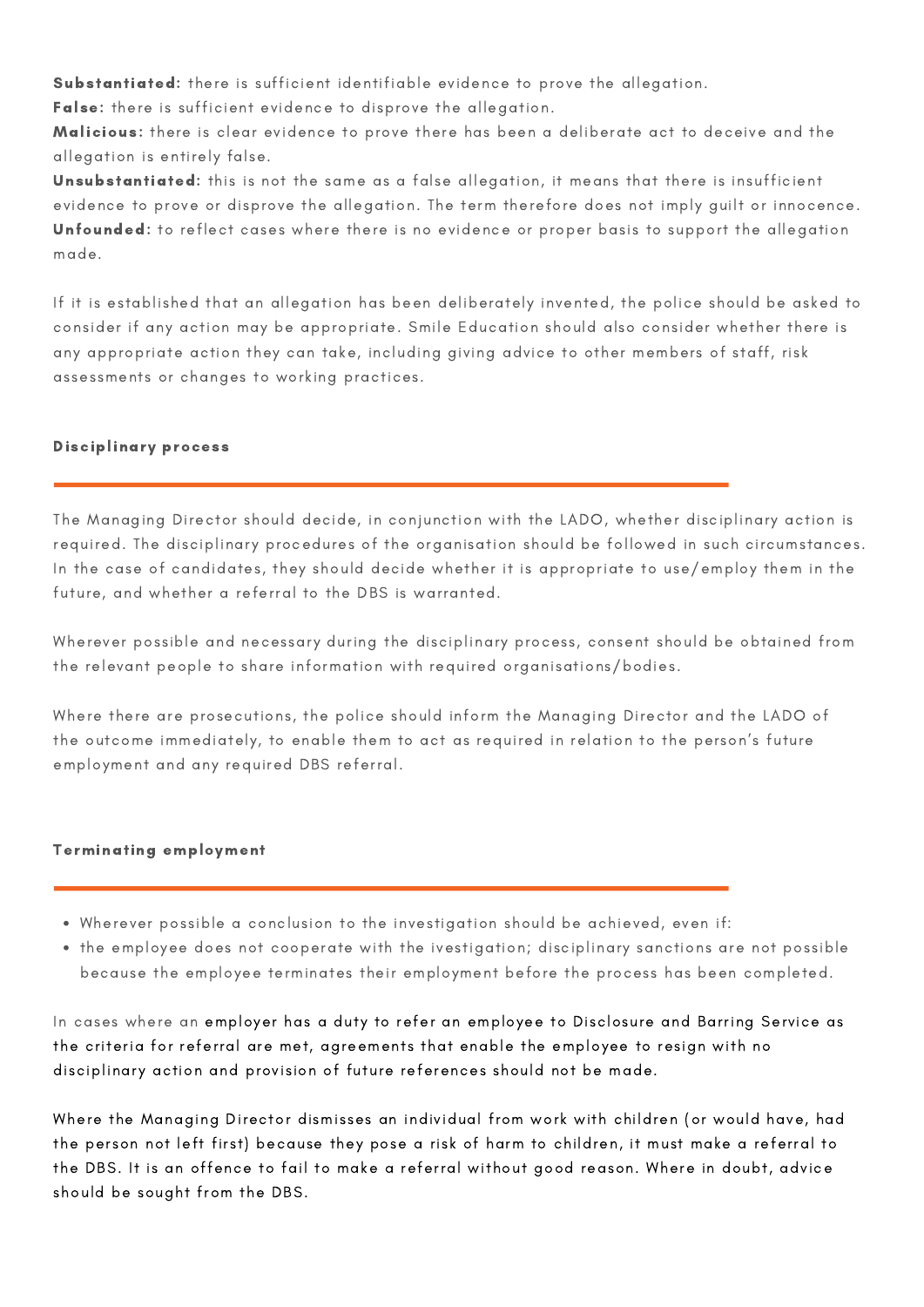## Record keeping

The Managing Director should keep a clear and comprehensive record of the allegation, decisions reached, and actions taken on the person's personnel file, a copy of which should be given to them.

The record should include details of how the allegation was followed up and resolved, the decisions reached, and the action taken. It should be kept at least until the person reaches normal retirement age or for 10 years if longer.

The record will provide accurate information for any future reference and provide clarification if a future DBS disclosure reveals an allegation that did not result in a prosecution or a conviction. It will prevent unnecessary re-investigation if allegation should resurface.

Details of allegations that are found to be malicious should be removed from personnel records.

Each agency/organisation must take great care to ensure that the records they keep respect the confidentiality of the alleged victim and/or the accused adult.

## References

Cases in which an allegation was proven to be false, unsubstantiated or malicious should not be included in employer references. A history of repeated concerns or allegations which have all been found to be false, unfounded, unsubstantiated or malicious, should also not be included in any reference.

#### Unsubstantiated or false allegations

Where it is decided there is not enough evidence to substantiate an allegation, the professional involved should inform the Managing Director in writing.

If it is established that an allegation has been deliberately invented, the police should be asked to consider if any action may be appropriate. The Managing Director should also consider whether there is any appropriate action they can take, including giving advice to the family with whom the child is living, and obtaining additional support and mentoring for any child who made a false allegation.